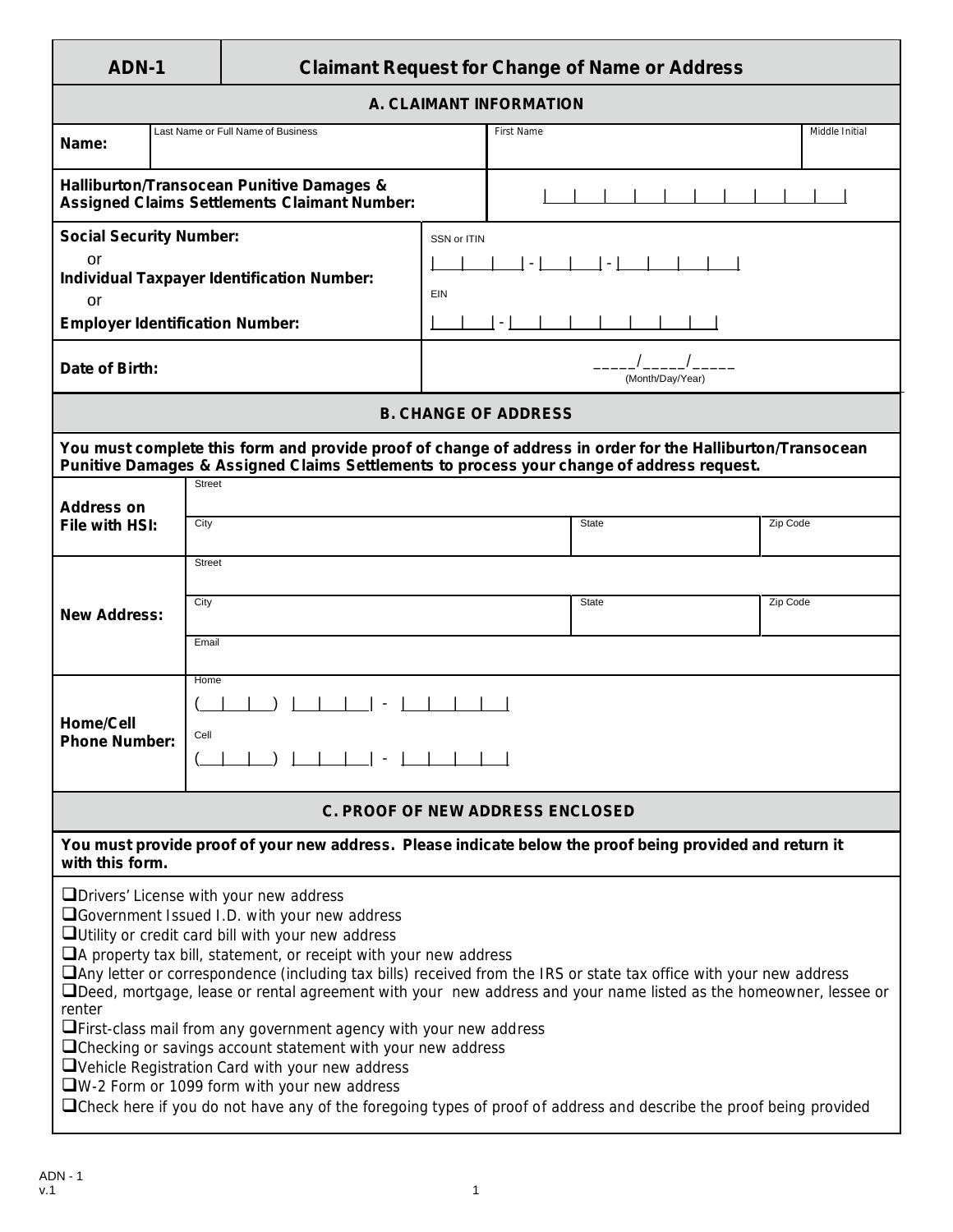|                                                                                                                                                                                                |                                                                                                                                                                                 | <b>D. CHANGE OF NAME</b>                                                                                      |                |  |  |
|------------------------------------------------------------------------------------------------------------------------------------------------------------------------------------------------|---------------------------------------------------------------------------------------------------------------------------------------------------------------------------------|---------------------------------------------------------------------------------------------------------------|----------------|--|--|
| You must complete this form and provide proof of change of name in order for the Halliburton/Transocean<br>Punitive Damages & Assigned Claims Settlements to process your name change request. |                                                                                                                                                                                 |                                                                                                               |                |  |  |
| Name on<br>File with HSI:                                                                                                                                                                      | Last Name                                                                                                                                                                       | First Name                                                                                                    | Middle Initial |  |  |
| <b>New Name:</b>                                                                                                                                                                               | Last Name                                                                                                                                                                       | First Name                                                                                                    | Middle Initial |  |  |
| <b>Home/Cell</b><br><b>Phone Number:</b>                                                                                                                                                       | Home<br>Cell<br>$\sim$                                                                                                                                                          |                                                                                                               |                |  |  |
|                                                                                                                                                                                                |                                                                                                                                                                                 | <b>E. PROOF OF NEW NAME ENCLOSED</b>                                                                          |                |  |  |
| this form.                                                                                                                                                                                     |                                                                                                                                                                                 | You must provide proof of your new address. Please indicate below the proof being provided and return it with |                |  |  |
|                                                                                                                                                                                                | <b>ID</b> Drivers' License with your new name<br>□Government Issued I.D. with your new name<br>$\Box$ Court Order with your new name<br>Social Security card with your new name |                                                                                                               |                |  |  |